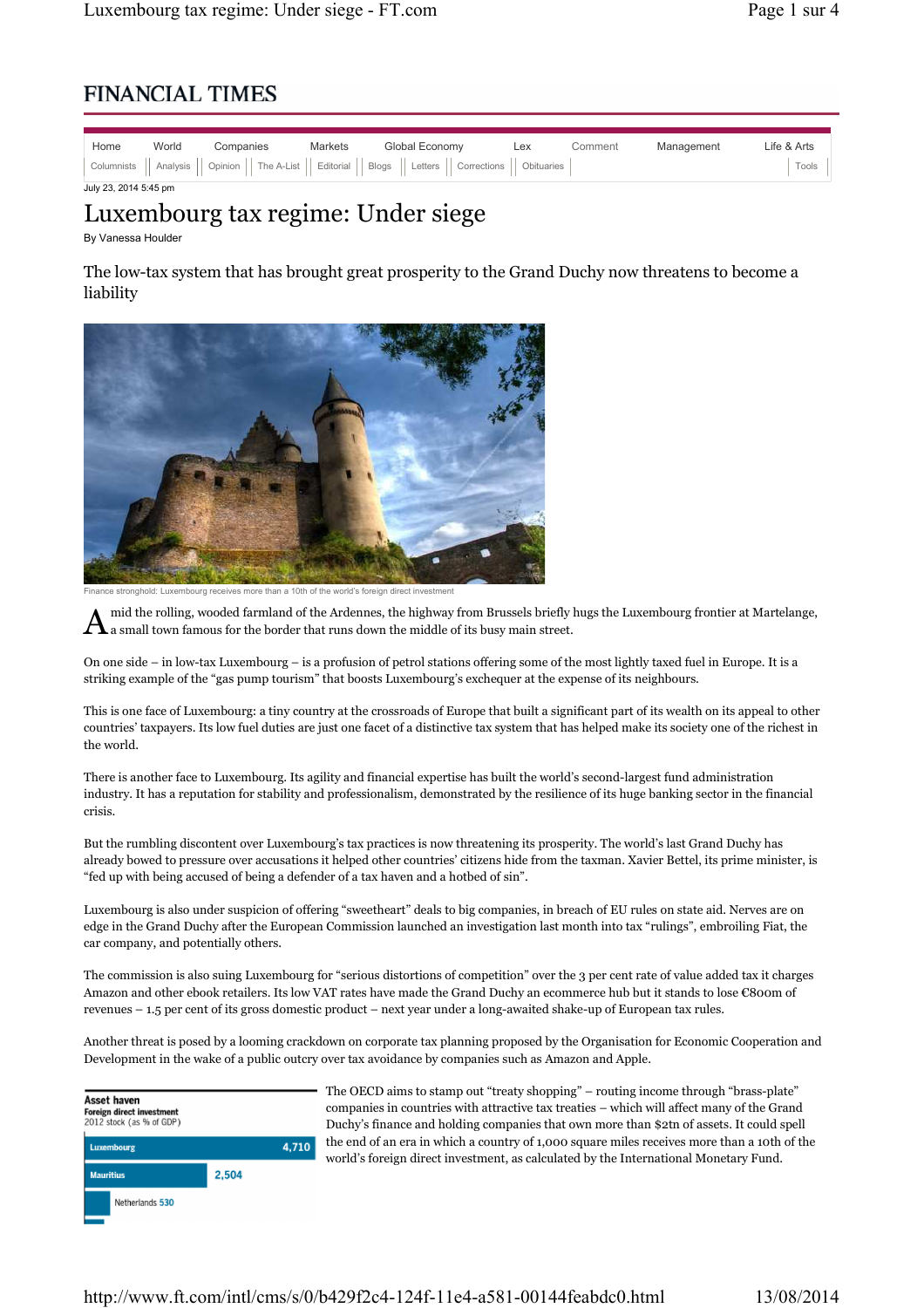

Consumption taxes are already set to rise as Luxembourg grapples with the loss of "significant" revenues from these changes, the IMF said in May. "Luxembourg's public finances are at a turning point."

In Luxembourg City, a glass and steel metropolis grafted on to a medieval fortress town, the impending changes are viewed with trepidation, tempered by a belief the Grand Duchy can both adapt and defend its interests. Much depends on whether the government is "being seen to fight" the OECD proposals, according to PwC, the professional services firm, in a May bulletin.

The appointment of Jean-Claude Juncker, Luxembourg's former prime minister, as president-designate of the European Commission, has sparked speculation that the Grand Duchy has won a powerful protector. Chris Lenon, former global head of tax at Rio Tinto, the mining group, says: "This isn't a poacher turned gamekeeper, it looks more like the poacher in charge of the gamekeepers."

The allegation made by French Socialists that I actively promoted tax evasion is an outrageous attack on my country and my person

- Jean-Claude Juncker

Mr Juncker has angrily rejected claims that Luxembourg is a tax haven. In a March interview with Der Spiegel, the German news magazine, he said: "It is a fairy tale to say that Luxembourg has special rules with regard to company taxation. The allegation made by French Socialists that I actively promoted tax evasion is an outrageous attack on my country and my person."

But Luxembourg has been battling with its neighbours on tax matters for decades. As long ago as 1973, France and Germany demanded a crackdown on its "letter box" subsidiaries – structures governed by a 1929 tax law that were often used to avoid tax. It was not until 2006 that the regime was outlawed under the commission's state aid rules.

For companies, as well as individuals, Luxembourg's emphasis on discretion added to its appeal. Foreign tax inspectors trying to understand their multinationals' tax planning struggled to make sense of the sparse details in the companies' Luxembourg accounts and/or get hold of legal documents, entrusted to lawyers. "Luxembourg was phenomenally secret," says one such official. "Secrecy was more important to Luxembourg than anywhere else."



There was often a big gap between the letter of the law and how it was applied, with informal rulings playing an important role, he says. "I would normally see rates of around 9-10 per cent in Luxembourg but they could be as low as 1 per cent."

Luxembourg is not overtly a low-tax country for businesses; more than two-thirds of OECD countries have rates lower than its 29.2 per cent. But there are numerous deductions and exemptions that lower the rate by creating profits – known as "white" income – that escape tax altogether.

Some exemptions are straightforward. Since 2008, companies have been exempt from tax for up to 80 per cent of income from copyrights, patents, trademarks and other intellectual property. Finance companies can be set up so the overwhelming majority of the interest income they receive is booked in an untaxed or low-tax foreign branch. Falls in the value of

foreign assets can be deducted against income in Luxembourg under an unusual rule that it once shared with Germany.

But others are far more complex. Sprawling structures, often involving companies and branches in business-friendly countries such as the Netherlands, allow companies to arbitrage the difference between countries' tax rules. Exotic "hybrid" instruments, treated as loans in Luxembourg but equity elsewhere – or vice versa – give multinationals a tax-efficient way of taking profits home, or routing them to havens such as Bermuda.

Luxembourg's popularity with US multinationals, including Amazon, Caterpillar and Microsoft, has increased dramatically in recent years. Their profits in the Grand Duchy rose from the equivalent of just 19 per cent of its GDP in 1999 to 141 per cent by 2011, according to the US Bureau of Economic Analysis.

It looks more political than anything else. I would be very surprised if they found anything. The truth on the ground is far more boring than people make out.

- Keith O'Donnell of Atoz

In Europe too, Luxembourg has played an important role in the tax affairs of multinationals, thanks to its flexibility, its network of tax treaties and the benefits of its EU membership. The freedoms enshrined in Europe's 1957 founding treaty meant other tax authorities could not penalise multinationals for using Luxembourg, giving it a big advantage over many other offshore finance centres.

Even so, the scrutiny of Luxembourg structures intensified as cash-strapped tax authorities stepped up their attack on tax planning in the wake of the financial crisis. In Italy, Domenico Dolce and Stefano Gabbana, the fashion designers, were prosecuted by the tax authority over the transfer of their brands to a Luxembourg company. Only Britain bucked the trend by making it easier for companies to go offshore as it sought to increase the competitiveness of its tax system.

This undercurrent of hostility grounds Brussels' state aid challenge to Luxembourg, in the view of some of the country's tax professionals. Keith O'Donnell of Atoz, an advisory firm, says: "It looks more political than anything else. I would be very surprised if they found anything."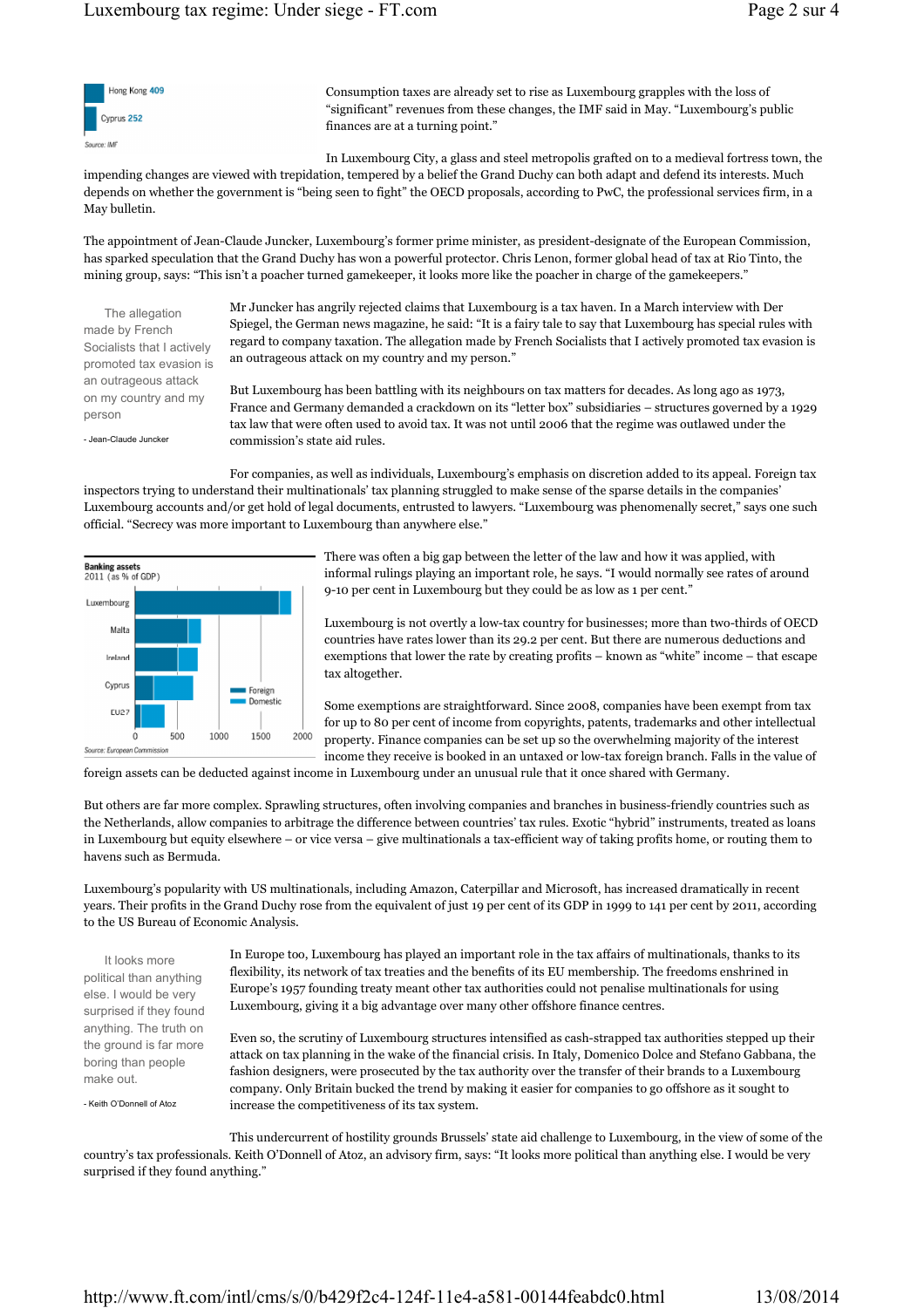The fabled secrecy and informality of Luxembourg's system of rulings – confirming how intra-company deals are taxed – is a misconception, he says. "The truth on the ground is far more boring than people make out."



The system traditionally revolved around meetings with an important official, now retired, who was responsible for most of the rulings – although, even then, a technical analysis was required to justify the tax treatment. But since 2011 the rules have tightened significantly.

The government has said it is "pretty confident" about its handling of tax issues but even so there is anxiety in Luxembourg over the commission's actions. "It is creating nervousness among VPs [vice presidents] of taxes," says a Luxembourg adviser. "They want certainty and that is being jeopardised."

Brussels' move has put off some companies. Neil Todd, a partner of Berwin Leighton Paisner, a law firm, says: "Clients have picked up on it and think it is another marker against going offshore." The international push against brass-plate companies is another worry, particularly for private equity firms.

Yet some companies are responding to the new climate by broadening their Luxembourg operations. Once profits have to be earned where they are reported, Luxembourg has the infrastructure and workforce to compete for some activities, while small tax havens do not.

Even so, Luxembourg is likely to need to overhaul its tax system if it is to preserve its appeal to companies, once the international rules have been reformed. The "base erosion and profit shifting" project of the OECD is intent on closing loopholes such as hybrid loans and low-tax branches. In June, Europe's finance ministers also took action against hybrids.

"It is not our fault if other countries tax their people more than ours. Maybe they are out of line with us

- Nicolas Mackel, head of Luxembourg for Finance

Luxembourg's government has promised to reform the system by 2017. Richard Collier, a tax partner at PwC, says: "I would be very surprised if Luxembourg doesn't reduce its rate and revamp its system."

Luxembourg's tax system is likely to end up more like that of its neighbours, potentially paving the way for harmonisation across the eurozone. The fallout from the financial crisis is putting pressure on European governments to pull together and stamp out harmful tax competition. The paradox of a country at the heart of the single market that undermines its neighbours through the design of its tax system looks increasingly untenable.

But tax sovereignty will not be relinquished without a fight – in Luxembourg and elsewhere. Michael Probst, a partner at BA tax accountants in the Grand Duchy, says: "Tax harmonisation will never happen: national differences are too big."

Nicolas Mackel, who heads Luxembourg for Finance, an inward investment agency, insists the country is ready to co-operate and change. But how it taxes its people is a matter of "political or societal choice".

Nowhere is this more visible than in the queues of drivers from outside Luxembourg taking advantage of its low fuel duties, who the OECD says are responsible for an "extraordinary" 70 per cent of its fuel sales.

High fuel taxes are seen by Luxembourg as socially unjust, says Mr Mackel. "It is not our fault if other countries tax their people more than ours. Maybe they are out of line with us," he adds.

## **Banking secrecy: How a duchy became a financial hub**

The meteoric growth of Luxembourg's financial sector since the 1970s owes much to a tradition of banking secrecy.

Its popularity as a banking centre with Belgians is rooted in 1922 monetary union with Belgium, which did not extend to taxes. So many investors flocked to the Grand Duchy to exchange bond coupons for interest payments that the train from Brussels became known as the "Coupon Express".

From the late 1960s, Luxembourg also became an offshore centre for dozens of German banks. After 1993, when Berlin imposed a 30 per cent withholding tax, its citizens began to shift billions of D-marks. The outflow sparked talks on withholding taxes or information exchange on bank accounts across the EU. The move was blocked by Luxembourg. "We shall only support an EC withholding tax when it covers all of western Europe, including Austria, Switzerland and such exotic tax havens as the British Channel Islands," said Jean-Claude Juncker, then finance minister.



Jean-Claude Juncker resisted withholding tax proposals

Luxembourg's obduracy paid off. A pan-European agreement signed in 2003 on savings taxation included Switzerland and Britain's offshore islands. This made it somewhat harder to evade tax while allowing Luxembourg and others to maintain their secrecy.

The Grand Duchy's resistance to transparency took a toll on relations with its neighbours. The nadir was a diplomatic row with Germany in 2009. It was a threat of being virtually cut off from the US financial system that forced it to bow to pressure last year and agree to exchange tax information with other countries. Even so,

some criticism continued: last November, the OECD said it had not lived up to global standards on transparency.